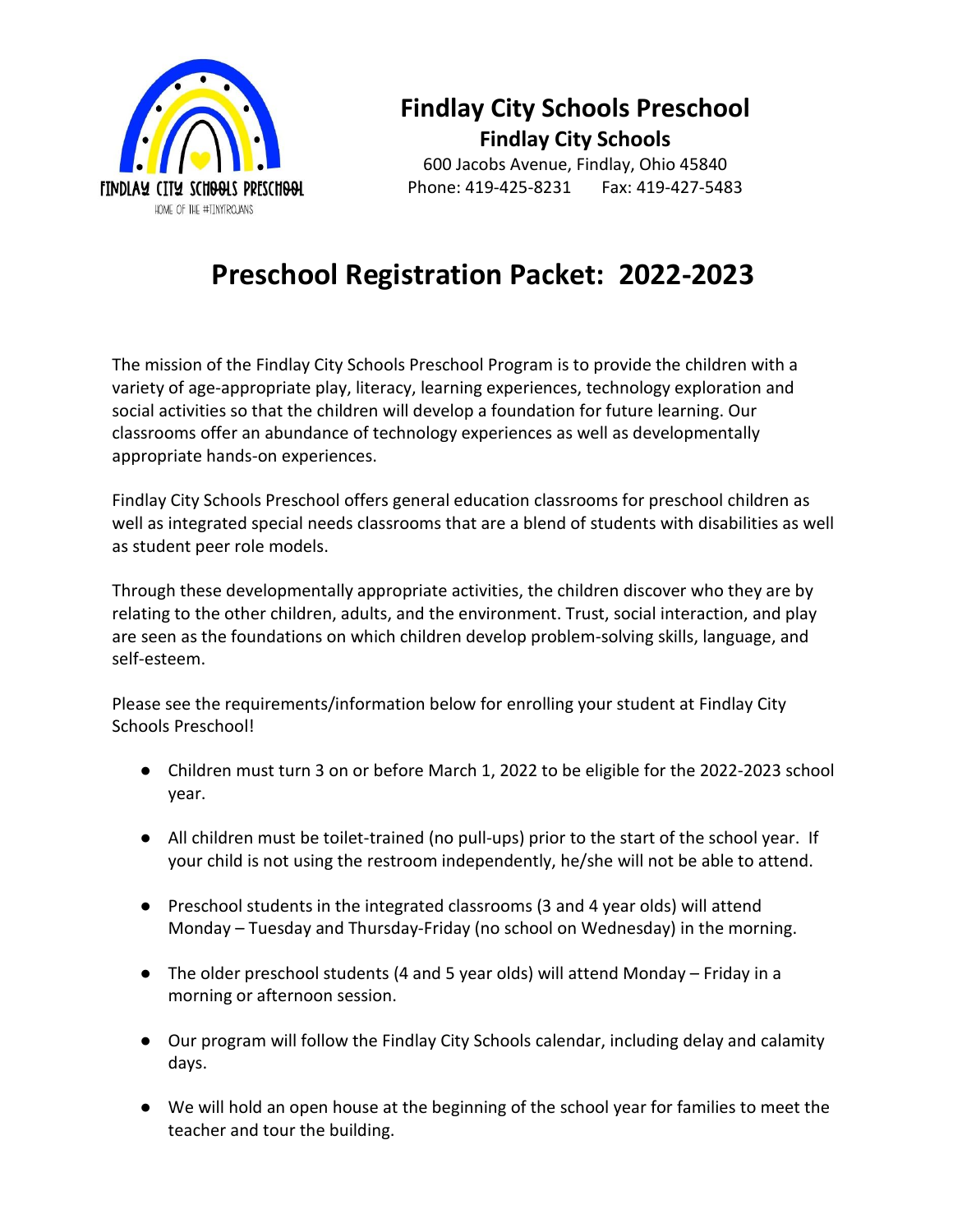- Please feel free to visit our website at<https://fcs.org/preschool/>and our Facebook Page <https://www.facebook.com/PreschoolFCS>
- ● The tuition schedule for our program is attached. Payments must be made each month 2022-2023 school year, you will have to complete another Free/Reduced Application to or paid in full when school starts. We will have limited tuition scholarships available to those who need economic assistance. In order to see if you qualify for a tuition scholarship, you will need to complete the 2021-2022 Free and Reduced Price School Meals Family Application, which is attached to this packet. At the beginning of the confirm your child's eligibility.
- ● Letters will be mailed to families in May confirming acceptance or if you have been put on our wait list.
- *In order to be considered for placement in Findlay City Schools Preschool, please complete the forms in the enclosed packet and provide the following information:* 
	- *Certified Original Child's Birth Certificate (not Birth Record)*
	- *Immunization Record*
	- *Parent ID (Driver's License)*
	- *Proof of Residency (example-Lease Agreement, Utility Bill)*
	- *Court Papers, if applicable*

 Preschool building located at 600 Jacobs Avenue. Please have your applications turned in as time stamped as they're received. Please bring the enrollment packet and the above information to the Findlay City Schools soon as possible, otherwise you might be put on our wait list. All enrollments will be date and

Please note -If you live outside the Findlay City Schools District, you will automatically be put on a waitlist and will only be contacted if we have space after school starts in August.

 Should you have any questions, please contact the Findlay City Schools Preschool office at 419-425-8231. We look forward to meeting you and your child!



**Findlay City Schools Preschool is proud to be a Five-Star Program!**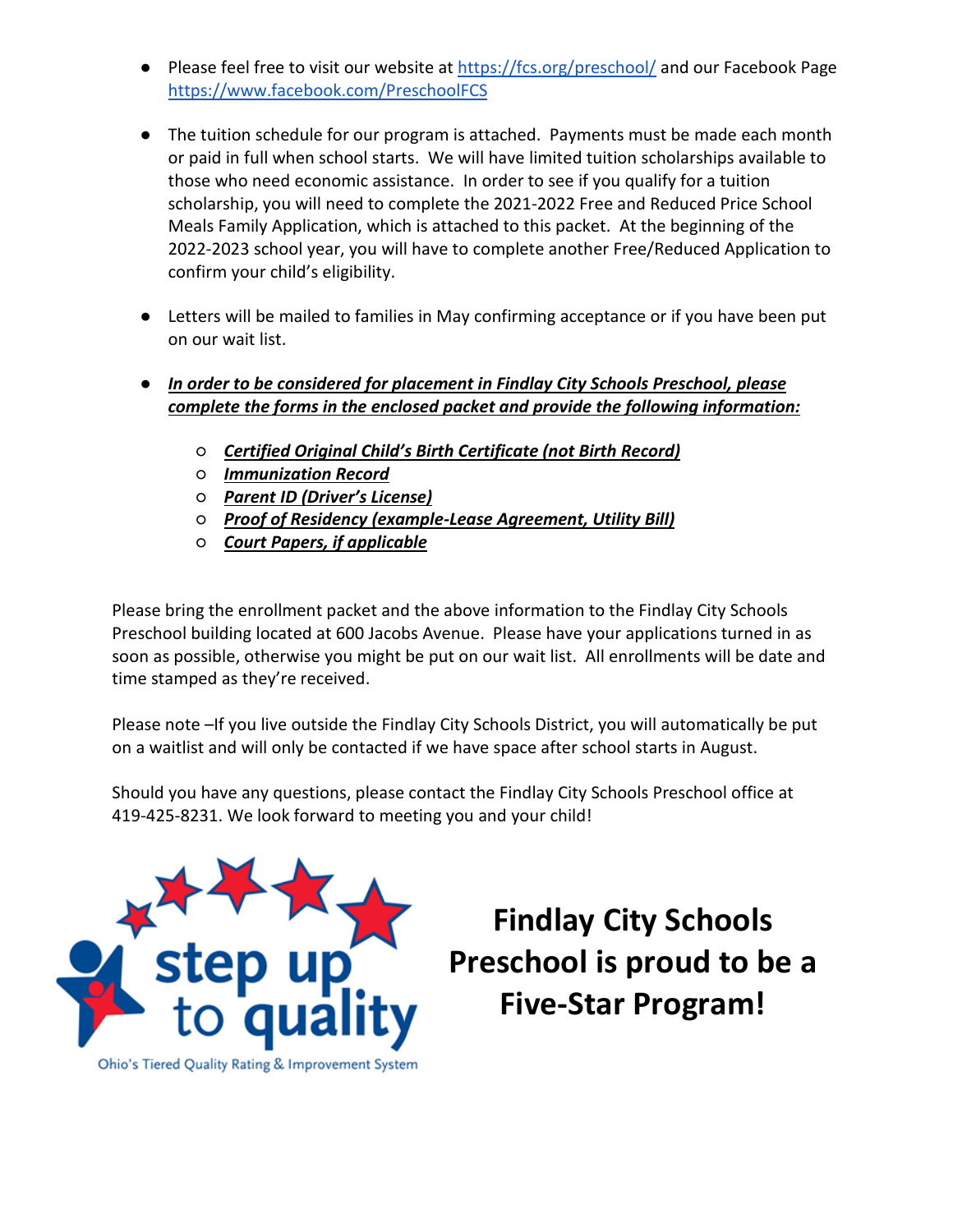## **Enrollment Questionnaire – Findlay City Schools Preschool**

![](_page_2_Picture_1.jpeg)

| Office Use: |          |
|-------------|----------|
| Student ID  | Adm Date |

### **Student Information**

Are you a resident of Findlay City Schools? ❑ Yes ❑ No

#### **PLEASE PRINT LEGIBLY**

| <b>Student First Name</b>                                                                                                                                                                                    | <b>Student Middle Name</b> | Student Last Name     |                     |                   | <b>Student "Called Name"</b> |
|--------------------------------------------------------------------------------------------------------------------------------------------------------------------------------------------------------------|----------------------------|-----------------------|---------------------|-------------------|------------------------------|
| <b>Street Address</b>                                                                                                                                                                                        |                            | City                  |                     | State             | Zip Code                     |
| Contact Phone Number with Area Code                                                                                                                                                                          |                            | Date of Birth         |                     | <b>Birth City</b> |                              |
| Social Security Number                                                                                                                                                                                       |                            | <b>Entering Grade</b> | School Year         | Gender            | $\Box$ Male $\Box$ Female    |
|                                                                                                                                                                                                              |                            |                       |                     |                   |                              |
| Which language(s) are spoken in the home: $\qquad \qquad$                                                                                                                                                    |                            |                       |                     |                   |                              |
| Resident Status - please check one:<br>$\Box$ Resident<br>□ Open Enrollment<br>□ Foster (Court-placed)                                                                                                       |                            |                       |                     |                   |                              |
| Is the student of Hispanic/Latino origin, regardless of race?<br>$\Box$ Yes $\Box$ No                                                                                                                        |                            |                       |                     |                   |                              |
| Ethnicity: (Please select one or more)<br>$\square$ White<br>□ Black or African American<br>$\square$ Hispanic<br>$\square$ Asian<br>□ Pacific Islander or Native Hawaiian<br>□ Am. Indian or Alaskan Native |                            |                       |                     |                   |                              |
| <b>Session Preference:</b> (This is only a preference, not a guaranteed time.)                                                                                                                               |                            |                       | $\Box$ AM $\Box$ PM |                   |                              |
| Teacher Preference: If you have a teacher preference, please write the teacher's name                                                                                                                        |                            |                       |                     |                   |                              |

**Transportation:**  I agree to provide or make arrangements for transportation to and from school.

**Medical:** □ I agree to submit a medical and dental form for my child, completed by a physician, within 30 days of the start of school.

**Tuition:** □ I agree to pay all applicable fees in a timely manner.

Is your child toilet-trained?  $\Box$  Yes  $\Box$  No (If you answered no, please keep in mind that in order for your child to attend preschool in the fall, he/she must be able to use the bathroom independently, no pull-ups)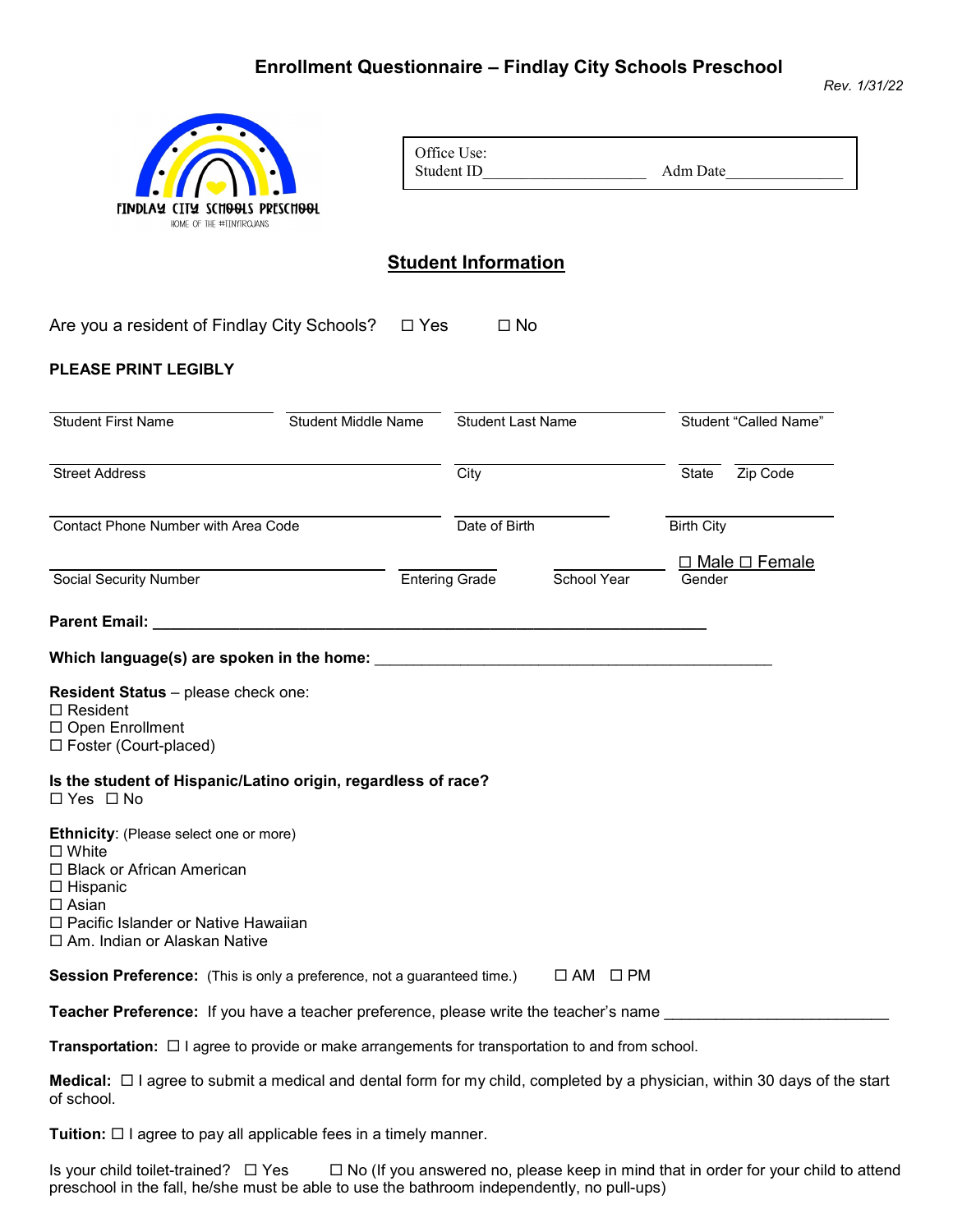### **Parent Information**

| Marital status of biological parents: |                 |                    |                          |                          |                      |
|---------------------------------------|-----------------|--------------------|--------------------------|--------------------------|----------------------|
| $\Box$ Married                        | $\Box$ Divorced |                    | $\Box$ Separated         | $\Box$ Widowed           | $\Box$ Never Married |
|                                       |                 |                    |                          |                          |                      |
| Who has legal custody of this child?  |                 |                    |                          |                          |                      |
| $\Box$ Both Parents                   |                 | $\Box$ Mother only |                          | $\Box$ Father only       | $\Box$ Grandparents  |
| $\Box$ Foster family                  |                 |                    | $\Box$ Mother/stepfather | $\Box$ Father/stepmother | $\Box$ Other         |

#### **If foster/guardian, what district did the natural parent(s) reside in at the time you received custody?**

Name of school district

**Do you have court papers regarding custody of this child?** 

 $\Box$  N/A  $\Box$  No  $\Box$  Yes (court papers must be provided)

#### **WHO DOES THE STUDENT LIVE WITH?**

| Check all<br>that apply:                                  | Print<br><b>First/Last Name</b> | <b>Cell Phone</b> |
|-----------------------------------------------------------|---------------------------------|-------------------|
| $\Box$ Mother<br>$\Box$ Stepmother                        |                                 |                   |
| $\square$ Father<br>$\Box$ Stepfather                     |                                 |                   |
| □ Legal Guardian<br>$\Box$ Grandparent<br>□ Foster Parent |                                 |                   |

Please list any school-age children in the household:

| Name | Grade | School Bldg (if known) |
|------|-------|------------------------|
| Name | Grade | School Bldg (if known) |
| Name | Grade | School Bldg (if known) |
| Name | Grade | School Bldg (if known) |

#### **\*Proof of residency, original birth certificate, social security card, immunization records, parent identification, and if applicable, custody papers must accompany this form to complete registration.**

*I certify to the best of my ability, that the information provided is true and accurate.* 

Signature of parent or legal guardian Date

l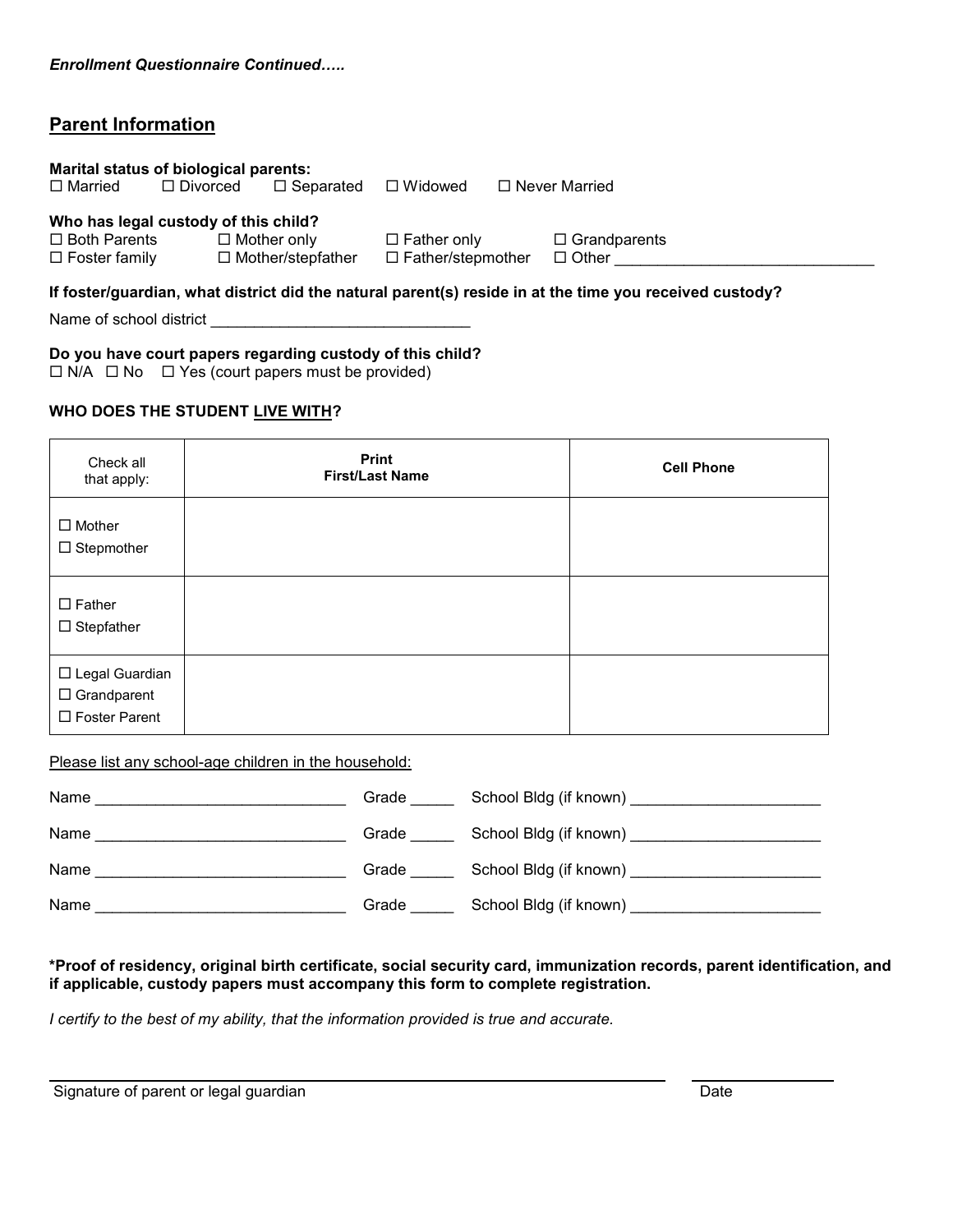![](_page_4_Picture_0.jpeg)

# **Findlay City Schools Preschool**

# **2022-2023 TUITION SCHEDULE**

**Program Tuition:** Two payment options are available for both the 4-day and 5-day programs. Parents may opt to make payments every month or pay in full at the August open house.

There will be limited availability for free tuition to the families who need economic assistance. This will only be available to those who qualify for free/reduced fees.

# **4-Day Tuition: 5-Day Tuition:**

If paying monthly (\$1,080 for total year): If paying monthly (\$1,305 for total year):

| *Payment is due the first of each month!                                       | *Payment is due the first of each month!                                         |
|--------------------------------------------------------------------------------|----------------------------------------------------------------------------------|
| $\bullet$ \$120 - August/September                                             | $\bullet$ \$145 - August/September                                               |
| $\bullet$ \$120 - October                                                      | $\bullet$ \$145 - October                                                        |
| $\bullet$ \$120 - November                                                     | $\bullet$ \$145 – November                                                       |
| $\bullet$ \$120 – December                                                     | $\bullet$ \$145 - December                                                       |
| $\bullet$ \$120 - January                                                      | $\bullet$ \$145 - January                                                        |
| $\bullet$ \$120 - February                                                     | $\bullet$ \$145 - February                                                       |
| $\bullet$ \$120 – March                                                        | $\bullet$ \$145 – March                                                          |
| • $$120 - April$                                                               | • $$145 - April$                                                                 |
| • $$120 - May$                                                                 | • $$145 - May$                                                                   |
| <u>If paying in full (\$200 discount):</u><br>• \$880 due at August open house | <u>If paying in full (\$200 discount):</u><br>• \$1,105 due at August open house |
|                                                                                |                                                                                  |

Late Fee: A \$50 late fee will be applied to all payments received after the 5<sup>th</sup> of each month.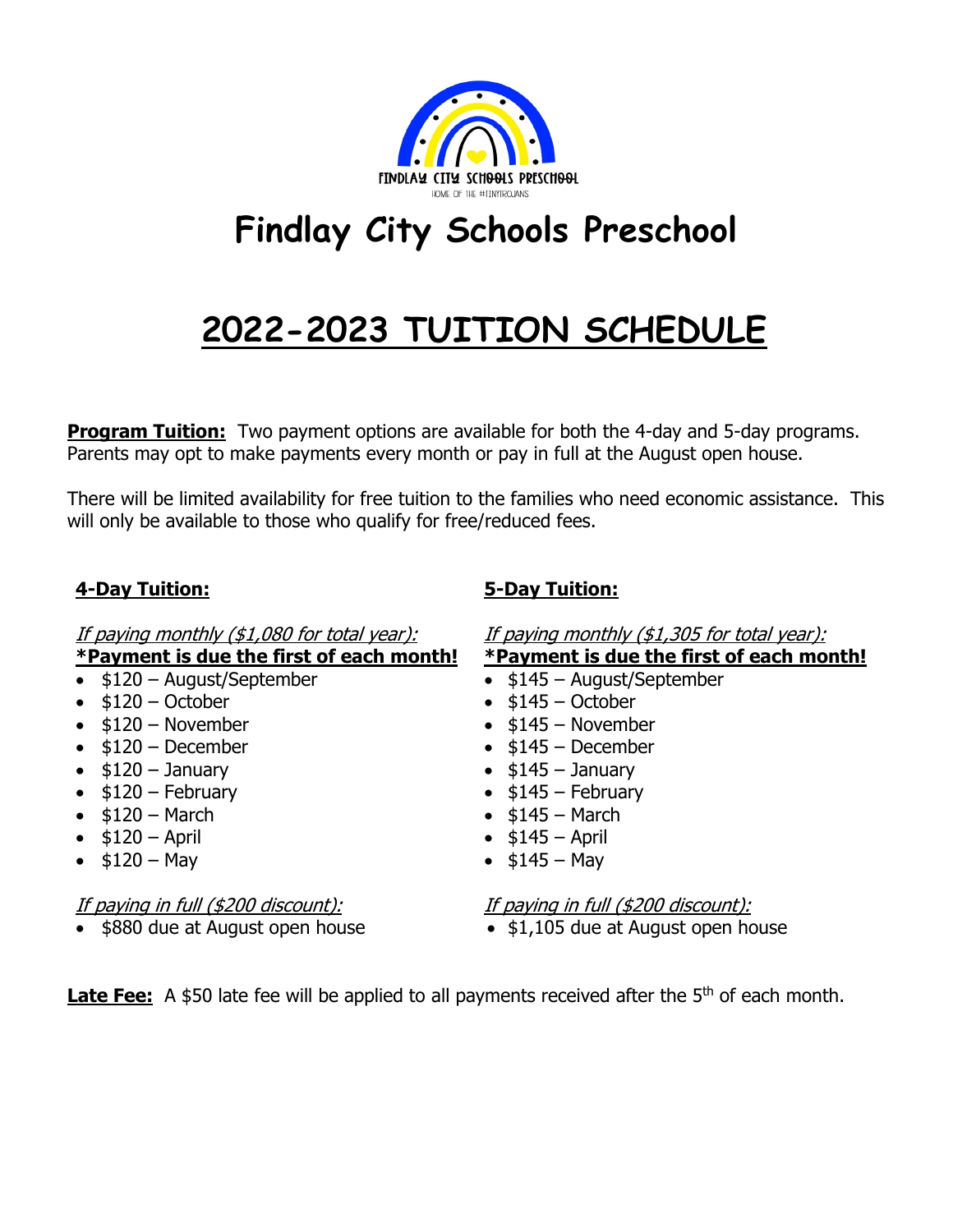## **2021-2022 FREE AND REDUCED-PRICE SCHOOL MEALS APPLICATION**

| Part 1. ALL HOUSEHOLD MEMBERS                                                                                                                                                                                                                                                                                                                                                                                                                                                                                                                                                                                                                                                                                                                                                                                                                                   |                                                                                                        |        |                                    |                                |         |              |                                          |        |               |                               |                                                               |                                                                                                        |        |               |               |              |                                                                                                         |  |
|-----------------------------------------------------------------------------------------------------------------------------------------------------------------------------------------------------------------------------------------------------------------------------------------------------------------------------------------------------------------------------------------------------------------------------------------------------------------------------------------------------------------------------------------------------------------------------------------------------------------------------------------------------------------------------------------------------------------------------------------------------------------------------------------------------------------------------------------------------------------|--------------------------------------------------------------------------------------------------------|--------|------------------------------------|--------------------------------|---------|--------------|------------------------------------------|--------|---------------|-------------------------------|---------------------------------------------------------------|--------------------------------------------------------------------------------------------------------|--------|---------------|---------------|--------------|---------------------------------------------------------------------------------------------------------|--|
| Names of all household members<br>(First, Middle Initial, Last)                                                                                                                                                                                                                                                                                                                                                                                                                                                                                                                                                                                                                                                                                                                                                                                                 | Name of school and grade level for each<br>child/or indicate "NA" if child is not in school.<br>School |        |                                    |                                |         | Grade        |                                          |        |               |                               | welfare agency or court)<br>skip to Part 5 to sign this form. | Check if a foster child (legal responsibility of<br>*If all children listed below are foster children, |        |               |               |              | Chec<br>k if<br>No<br>Inco<br>me                                                                        |  |
|                                                                                                                                                                                                                                                                                                                                                                                                                                                                                                                                                                                                                                                                                                                                                                                                                                                                 |                                                                                                        |        |                                    |                                |         |              |                                          |        |               |                               |                                                               |                                                                                                        |        |               |               |              |                                                                                                         |  |
|                                                                                                                                                                                                                                                                                                                                                                                                                                                                                                                                                                                                                                                                                                                                                                                                                                                                 |                                                                                                        |        |                                    |                                |         |              |                                          |        |               |                               |                                                               |                                                                                                        |        |               |               |              |                                                                                                         |  |
|                                                                                                                                                                                                                                                                                                                                                                                                                                                                                                                                                                                                                                                                                                                                                                                                                                                                 |                                                                                                        |        |                                    |                                |         |              |                                          |        |               |                               |                                                               |                                                                                                        |        |               |               |              |                                                                                                         |  |
|                                                                                                                                                                                                                                                                                                                                                                                                                                                                                                                                                                                                                                                                                                                                                                                                                                                                 |                                                                                                        |        |                                    |                                |         |              |                                          |        |               |                               |                                                               |                                                                                                        |        |               |               |              |                                                                                                         |  |
|                                                                                                                                                                                                                                                                                                                                                                                                                                                                                                                                                                                                                                                                                                                                                                                                                                                                 |                                                                                                        |        |                                    |                                |         |              |                                          |        |               |                               |                                                               |                                                                                                        |        |               |               |              |                                                                                                         |  |
|                                                                                                                                                                                                                                                                                                                                                                                                                                                                                                                                                                                                                                                                                                                                                                                                                                                                 |                                                                                                        |        |                                    |                                |         |              |                                          |        |               |                               |                                                               |                                                                                                        |        |               |               |              |                                                                                                         |  |
|                                                                                                                                                                                                                                                                                                                                                                                                                                                                                                                                                                                                                                                                                                                                                                                                                                                                 |                                                                                                        |        |                                    |                                |         |              |                                          |        |               |                               |                                                               |                                                                                                        |        |               |               |              |                                                                                                         |  |
| Part 2. BENEFITS: If any member of your household receives Supplemental Nutrition Assistance Program (SNAP) or Ohio Works First (OWF)<br>benefits, provide the name and 7-digit case number for the person who receives benefits and skip to Part 5. If no one receives these benefits,<br>skip to Part 3.<br>NAME:                                                                                                                                                                                                                                                                                                                                                                                                                                                                                                                                             |                                                                                                        |        |                                    |                                |         |              | 7-DIGIT CASE NUMBER                      |        |               |                               |                                                               |                                                                                                        |        |               |               |              |                                                                                                         |  |
| Part 3. If any child you are applying for is homeless, migrant, or a runaway check the appropriate box and call Janice Panuto at<br>jpanuto@findlaycityschools.org or 419-425-5425.                                                                                                                                                                                                                                                                                                                                                                                                                                                                                                                                                                                                                                                                             |                                                                                                        |        |                                    |                                |         |              |                                          |        |               |                               |                                                               | Homeless Migrant Runaway                                                                               |        |               |               |              |                                                                                                         |  |
| Part 4. TOTAL HOUSEHOLD GROSS INCOME (before deductions). List all income on the same line as the person who receives it. Check the<br>box for how often it is received. Record each income only once.                                                                                                                                                                                                                                                                                                                                                                                                                                                                                                                                                                                                                                                          |                                                                                                        |        |                                    |                                |         |              |                                          |        |               |                               |                                                               |                                                                                                        |        |               |               |              |                                                                                                         |  |
|                                                                                                                                                                                                                                                                                                                                                                                                                                                                                                                                                                                                                                                                                                                                                                                                                                                                 | 2. GROSS INCOME AND HOW OFTEN IT WAS RECEIVED                                                          |        |                                    |                                |         |              |                                          |        |               |                               |                                                               |                                                                                                        |        |               |               |              |                                                                                                         |  |
| 1. NAME<br>(List all household members with income)                                                                                                                                                                                                                                                                                                                                                                                                                                                                                                                                                                                                                                                                                                                                                                                                             | Earnings<br>from work<br>before<br>deductions                                                          | Weekly | 2 Weeks<br>Every                   | Twice Monthly                  | Monthly |              | Welfare.<br>child<br>support,<br>alimony | Weekly | Every 2 Weeks | Twice Monthly                 | Monthly                                                       | Pensions.<br>retirement.<br>Social<br>Security,<br>SSI, VA<br>benefits                                 | Weekly | Every 2 Weeks | Twice Monthly | Monthly      | All Other Income<br>(indicate frequency,<br>such as "weekly"<br>"monthly" "quarterly"<br>"annually"     |  |
| (Example) Jane Smith                                                                                                                                                                                                                                                                                                                                                                                                                                                                                                                                                                                                                                                                                                                                                                                                                                            | \$200                                                                                                  |        | <b>MO</b>                          |                                | L III J |              | \$150                                    |        |               | $\square$ $\square$ $\square$ |                                                               | \$0                                                                                                    |        |               |               | $\mathbf{L}$ | \$50.00/ quarterly                                                                                      |  |
|                                                                                                                                                                                                                                                                                                                                                                                                                                                                                                                                                                                                                                                                                                                                                                                                                                                                 | \$                                                                                                     | □      | □                                  | ⊡                              |         | \$           |                                          | □      | □             |                               | $\Box$ $\Box$ $\mathsf{s}$                                    |                                                                                                        | □      |               |               |              | S                                                                                                       |  |
|                                                                                                                                                                                                                                                                                                                                                                                                                                                                                                                                                                                                                                                                                                                                                                                                                                                                 |                                                                                                        |        |                                    |                                |         |              |                                          |        |               |                               |                                                               |                                                                                                        |        |               |               |              | \$                                                                                                      |  |
|                                                                                                                                                                                                                                                                                                                                                                                                                                                                                                                                                                                                                                                                                                                                                                                                                                                                 | \$                                                                                                     | □      |                                    | $\Box \Box \Box _{\mathsf{S}}$ |         |              |                                          | □      | □             | □                             | $\Box$                                                        | \$                                                                                                     | □      |               |               |              |                                                                                                         |  |
|                                                                                                                                                                                                                                                                                                                                                                                                                                                                                                                                                                                                                                                                                                                                                                                                                                                                 | \$                                                                                                     | ⊔      | □                                  | $\Box \Box_3$                  |         |              |                                          | □      |               | □                             | $\square_{\textsf{s}}$                                        |                                                                                                        | $\Box$ |               |               |              | \$                                                                                                      |  |
|                                                                                                                                                                                                                                                                                                                                                                                                                                                                                                                                                                                                                                                                                                                                                                                                                                                                 | s                                                                                                      | □      |                                    | 000                            |         | $\mathbf{S}$ |                                          | □      | □             | □                             |                                                               | $\mathbf{s}$                                                                                           | □      |               |               |              | \$                                                                                                      |  |
|                                                                                                                                                                                                                                                                                                                                                                                                                                                                                                                                                                                                                                                                                                                                                                                                                                                                 | \$                                                                                                     |        | $\Box \Box \Box \Box _{\mathbb S}$ |                                |         |              |                                          | □      |               | 00                            | $\square_{\textsf{s}}$                                        |                                                                                                        |        |               | 000           |              | \$                                                                                                      |  |
| Part 5. SCHOOL INSTRUCTIONAL FEE WAIVER ADULT CONSENT: Your child(ren) may qualify for a waiver of their school instructional fees.<br>Your permission is required to share your meal application information with school officials to determine if your child(ren) qualifies for a fee<br>waiver. Answering this question will not change whether your children will receive free or reduced-price meals.<br>Please check a box: Yes, I agree to have my meal application used to determine if my child(ren) qualifies for a fee waiver.<br>No, I do not agree to have my meal application used to determine if my child(ren) qualifies for a fee waiver.                                                                                                                                                                                                      |                                                                                                        |        |                                    |                                |         |              |                                          |        |               |                               |                                                               |                                                                                                        |        |               |               |              |                                                                                                         |  |
|                                                                                                                                                                                                                                                                                                                                                                                                                                                                                                                                                                                                                                                                                                                                                                                                                                                                 |                                                                                                        |        |                                    |                                |         |              |                                          |        |               |                               |                                                               |                                                                                                        |        |               |               |              |                                                                                                         |  |
| Part 6. SIGNATURE AND LAST FOUR DIGITS OF SOCIAL SECURITY NUMBER (ADULT MUST SIGN)<br>An adult household member must sign the application. If Part 4 is completed, the adult signing the form must also list the last four digits of<br>his or her Social Security Number or mark the "I do not have a Social Security Number" box. (See Privacy Act Statement on the back of this page.)<br>I certify (promise) that all information on this application is true and that all income is reported. I understand that the school will receive federal<br>funds based on the information I give. I understand that school officials may verify (check) the information. I understand that deliberate<br>misrepresentation of the information may cause my children to lose meal benefits and I may be subject to prosecution under state and federal<br>statutes. |                                                                                                        |        |                                    |                                |         |              |                                          |        |               |                               |                                                               |                                                                                                        |        |               |               |              |                                                                                                         |  |
|                                                                                                                                                                                                                                                                                                                                                                                                                                                                                                                                                                                                                                                                                                                                                                                                                                                                 |                                                                                                        |        |                                    |                                |         |              |                                          |        |               |                               |                                                               |                                                                                                        |        |               |               | Date:        |                                                                                                         |  |
| Address:                                                                                                                                                                                                                                                                                                                                                                                                                                                                                                                                                                                                                                                                                                                                                                                                                                                        |                                                                                                        |        |                                    |                                |         |              |                                          |        |               |                               |                                                               |                                                                                                        |        |               |               |              | Phone Number: And Allen And Allen And Allen And Allen And Allen And Allen And Allen And Allen And Allen |  |
| Last four digits of your Social Security Number: _____     do not have a Social Security Number                                                                                                                                                                                                                                                                                                                                                                                                                                                                                                                                                                                                                                                                                                                                                                 |                                                                                                        |        |                                    |                                |         |              |                                          |        |               |                               |                                                               |                                                                                                        |        |               |               |              |                                                                                                         |  |
| Part 7. Children's ethnic and racial identities: We are required to ask for information about your children's race and ethnicity. This information<br>is important and helps to make sure we are fully serving our community. Responding to this section is optional and does not affect your children's<br>eligibility for free or reduced-price meals.                                                                                                                                                                                                                                                                                                                                                                                                                                                                                                        |                                                                                                        |        |                                    |                                |         |              |                                          |        |               |                               |                                                               |                                                                                                        |        |               |               |              |                                                                                                         |  |
| Choose one ethnicity:<br>Hispanic/Latino<br>Not Hispanic/Latino                                                                                                                                                                                                                                                                                                                                                                                                                                                                                                                                                                                                                                                                                                                                                                                                 | Choose one or more (regardless of ethnicity):<br>Asian                                                 |        |                                    |                                |         |              |                                          |        |               |                               |                                                               | American Indian or Alaska Native                                                                       |        |               |               |              | <b>Black or African American</b>                                                                        |  |
|                                                                                                                                                                                                                                                                                                                                                                                                                                                                                                                                                                                                                                                                                                                                                                                                                                                                 | White                                                                                                  |        |                                    |                                |         |              |                                          |        |               |                               |                                                               | Native Hawaiian or other Pacific Islander                                                              |        |               |               |              |                                                                                                         |  |

ωì,